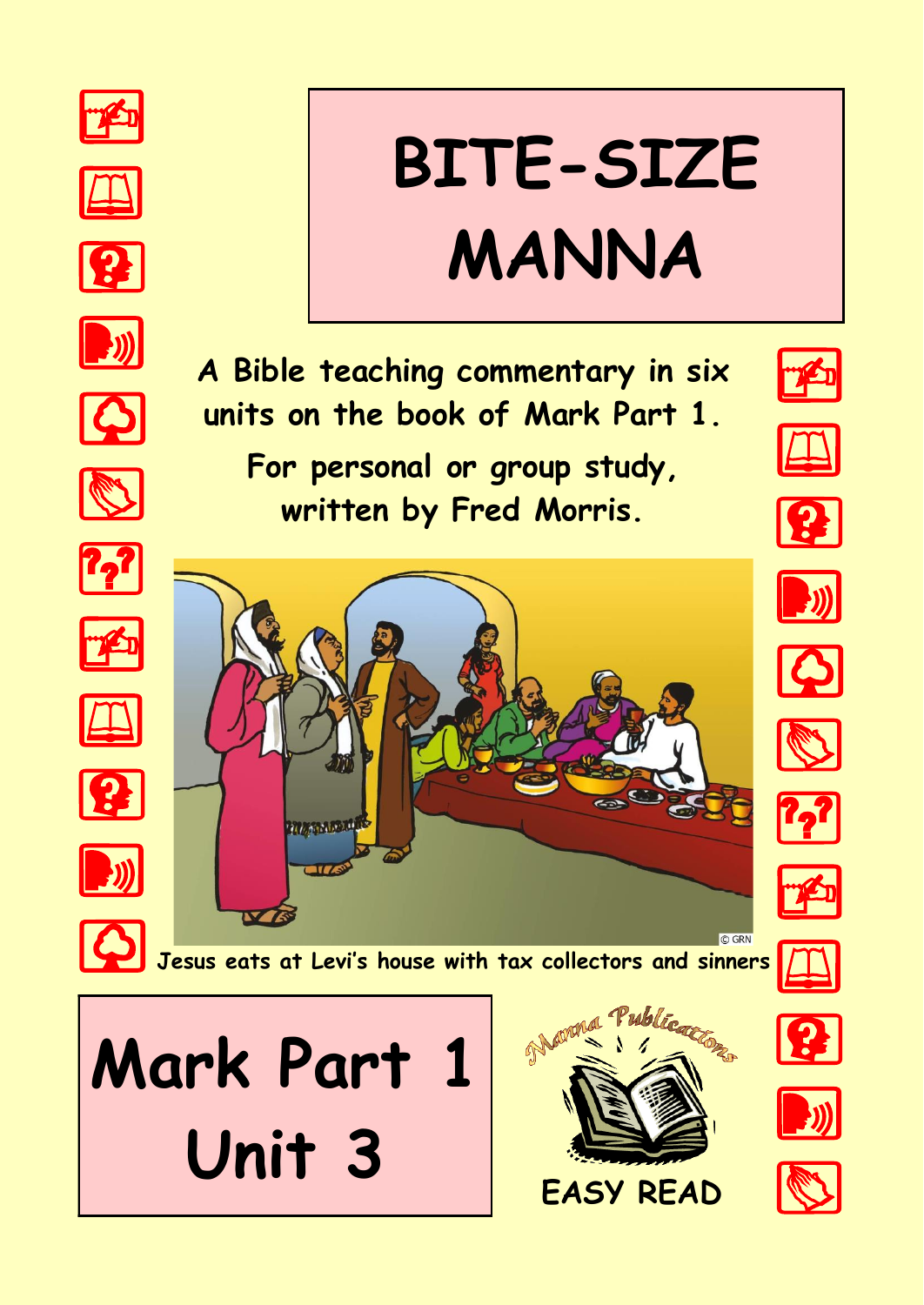# **Unit 3: Mark Chapter 2:12 to Chapter 3 Jesus Makes Friends with Sinners**

Everyone watched the man get up and go home. They praised God saying, "We have never seen anything like this!".

Then Jesus went out and spoke to the crowd beside the Sea of Galilee. He wanted to more find men who would leave everything and follow Him. On this day He found Levi, a taxman, who was also called Matthew. Taxmen worked for the Roman government. The people did not like them because they were not honest. They collected taxes from the Jews and charged them too much money. However, Levi left his tax job and followed Jesus.

Levi invited Jesus and the other disciples to eat at his house. Some Jewish teachers of the Law who were Pharisees were there. They asked, "Why does He eat with tax collectors and sinners?"

Jesus heard them and said to them, "Those who are healthy do not need a doctor. People who are ill do need a doctor. I have not come to call those who think they are right with God to follow Me. I have come to call sinners to follow Me". This is still the ministry of Jesus today. We are all sinners who need to follow Jesus.

Jesus wanted to help the people who needed the most help. He wanted to heal their souls as well as their bodies. These people welcomed Jesus but some of the religious leaders did not want to follow Jesus. They were looking for the Messiah but they did not want Jesus. This is why Jesus chose to work with people who would listen to Him. The hearts of many of the religious leaders were hard and their minds were closed.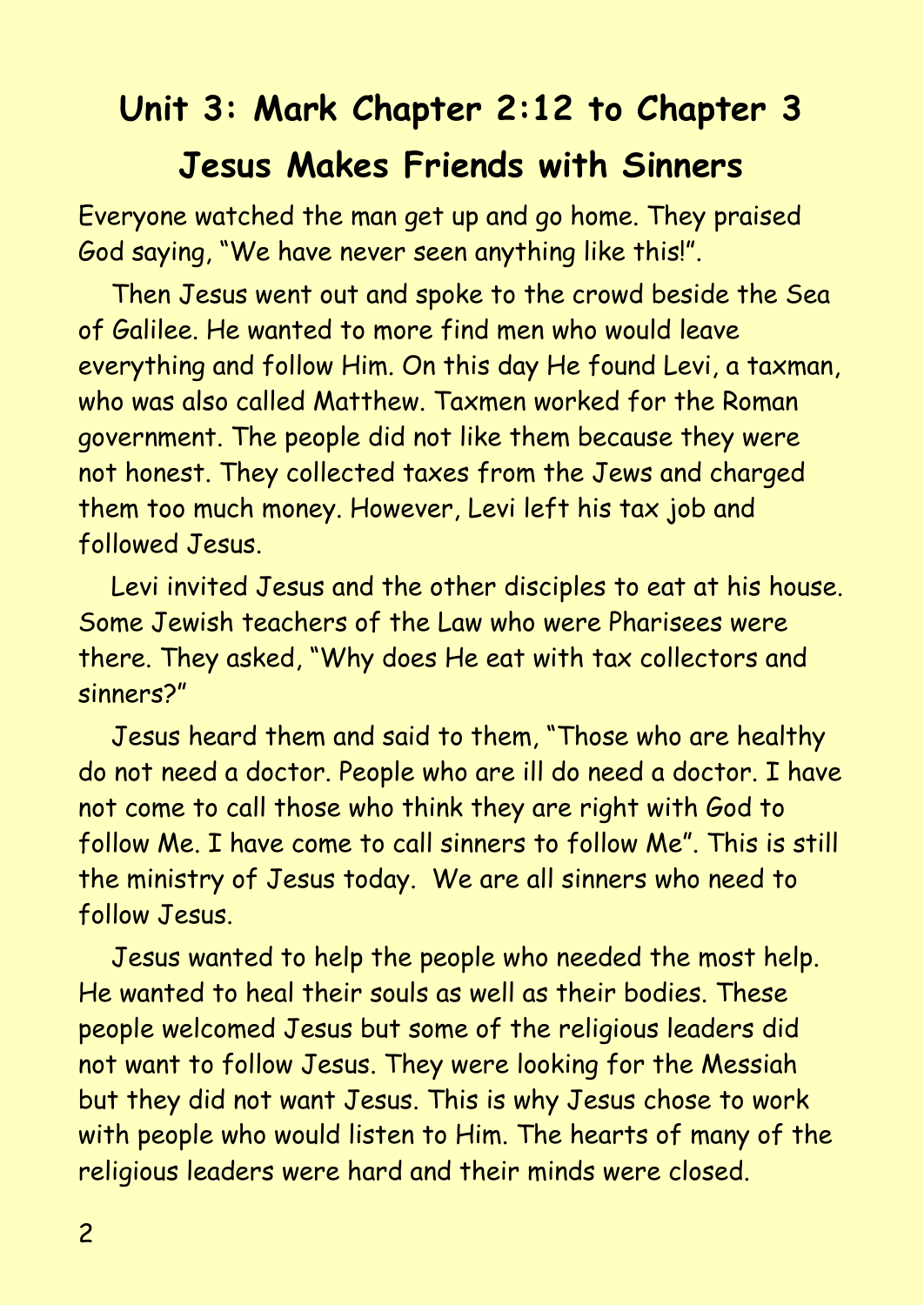#### **Jesus Shows a Better Way of Doing Things**

The Pharisees thought that they were good people. They fasted, that is, they did not eat food for a time. They tried to obey all of the Law of God. God warns that all people are sinners. "There is no-one who does good, no-one at all". The apostle Paul repeats these same words. "No-one is right with God".

The disciples of John were also fasting. The Jews fasted for many reasons:

- To show sorrow when someone had died.
- To think more about God and less about food.
- To help them keep the laws on special holy days.
- To spend more time in prayer for something important.

Some people wanted to know why the disciples of Jesus were not fasting. Jesus spoke about a Jewish wedding feast. Jewish brides and bridegrooms opened their houses for the guests to come in. The guests visited, ate well and were happy for the bridegroom and the bride. But when the bridegroom dies, they will be sad and stop eating food for that day. He said this because He would be with them for a short time and they would be happy. Later, He would be taken away and they would be sad. That would be the time when they could fast.

Jesus came to show the Jews a new and better way. Men, not God, made many of their religious traditions. They were afraid to change their ways.

Jesus gave them good advice:

1. Do not sew a new patch of cloth onto old cloth. It will tear and make the hole larger.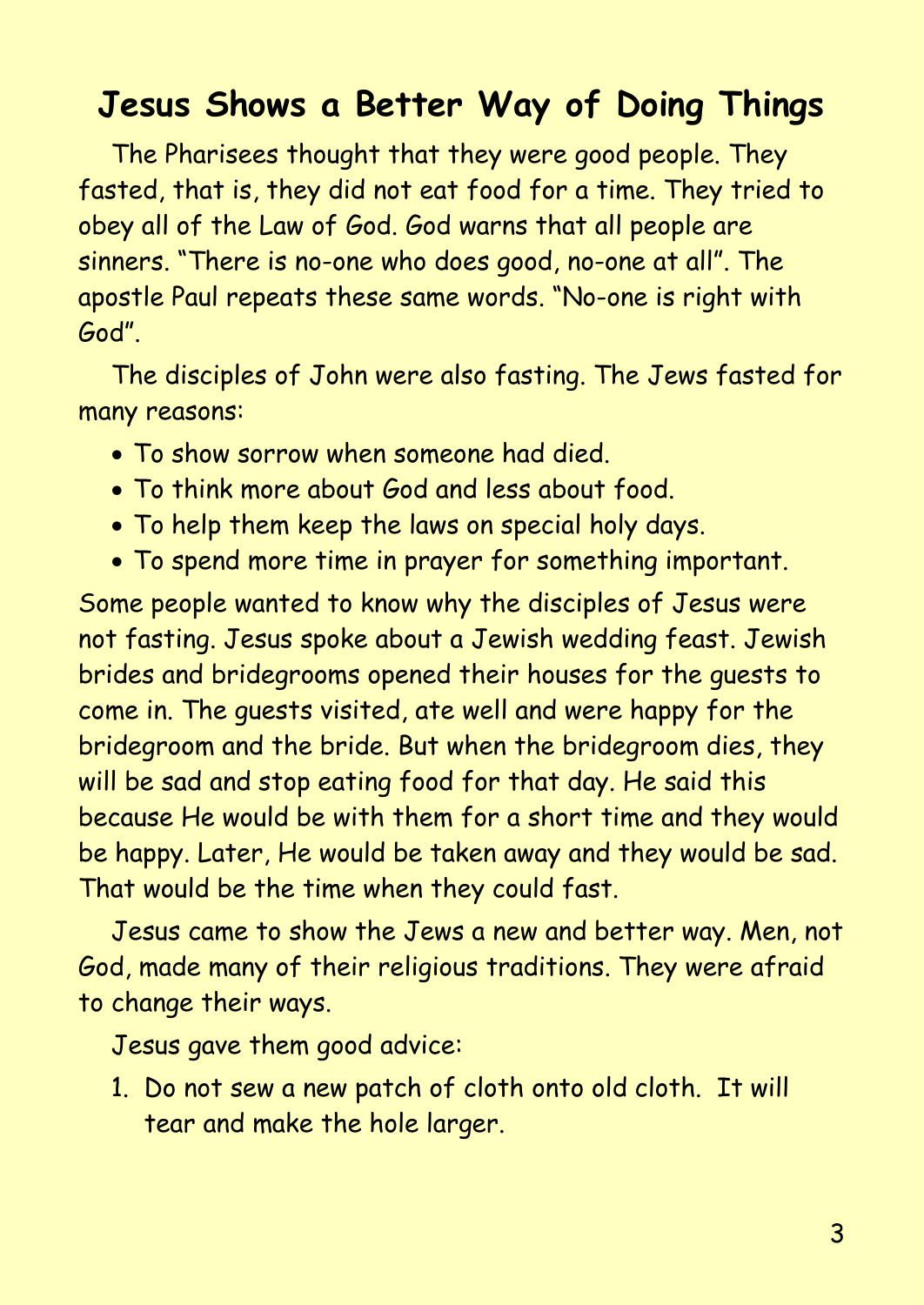2. Do not pour new wine into old wineskins. It will burst the skins and be lost.

Jesus knew that some of the Jewish traditions did not mix well with the new life He offered to all people.

Jesus said that every teacher of the Old Testament law is like the owner of a house. He will bring out both old and new treasures from inside. Jesus wanted people to follow Him. He wanted to save them from trusting in their religious traditions. The Holy Spirit will teach the followers of Jesus about these old and new ways. He will teach them what is from God and what is from men. Then the world will see Holy Spirit power at work to the glory of God.

### **Jesus is Lord of the Sabbath**

One day the Pharisees saw the disciples of Jesus picking and eating corn. It was a Sabbath day, God's seventh day of rest. They said to Jesus, "Look! It is against the Law to do this on the Sabbath. Why are your disciples doing it?" He replied, "The Sabbath day was made for man. Man was not made for the Sabbath". The Sabbath was meant as a day of resting, joy and worship. It was not a day of fasting.

Jesus wanted to show mercy on the Sabbath, not sacrifice. He had authority to say this. He was Lord of the Sabbath.

Jesus reminded the Pharisees what God said in the Old Testament. "I want mercy and not sacrifice". Jesus told them, "You do not know what these words mean. If you did, you would not bring charges against those who are not guilty".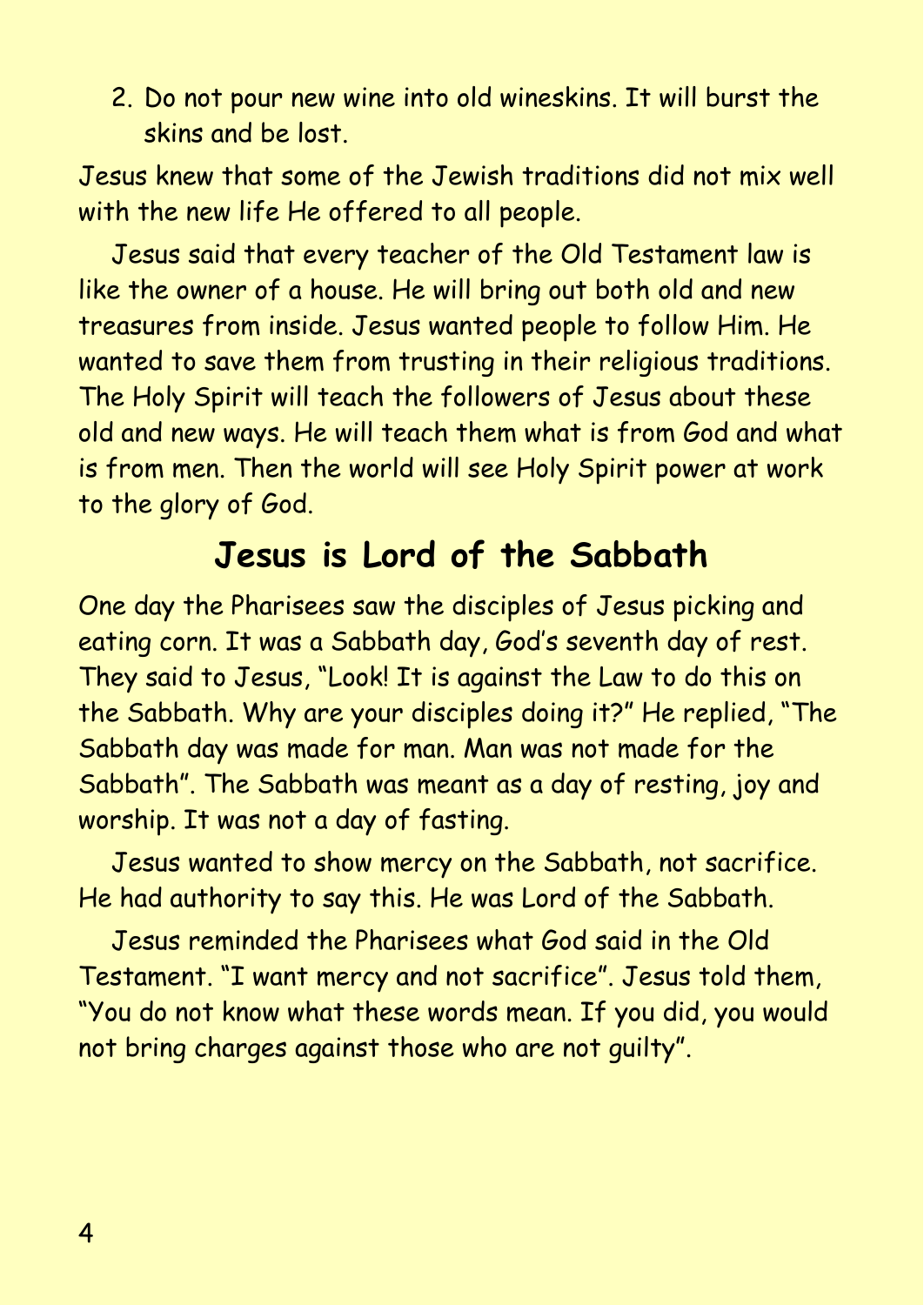#### **2 Mark Chapter 3.**

#### **Jesus Heals a Man on the Sabbath**

After this, some Pharisees looked for a way to find fault with Jesus. They watched carefully to see what He would do on the Sabbath day.

One Sabbath day, Jesus went into the synagogue. He saw a man with a weak and twisted hand. He asked the man to stand up in front of everyone. Jesus asked him, "What does the Law say we should do on the Sabbath day? Should we do good or should we do evil? Should we save life or should we kill?".



Jesus became angry because no-one answered Him. He said to the man, "Stretch out your hand." He stretched it out and it was healed. 'Then the Pharisees went out and began to make plans… to kill Jesus'.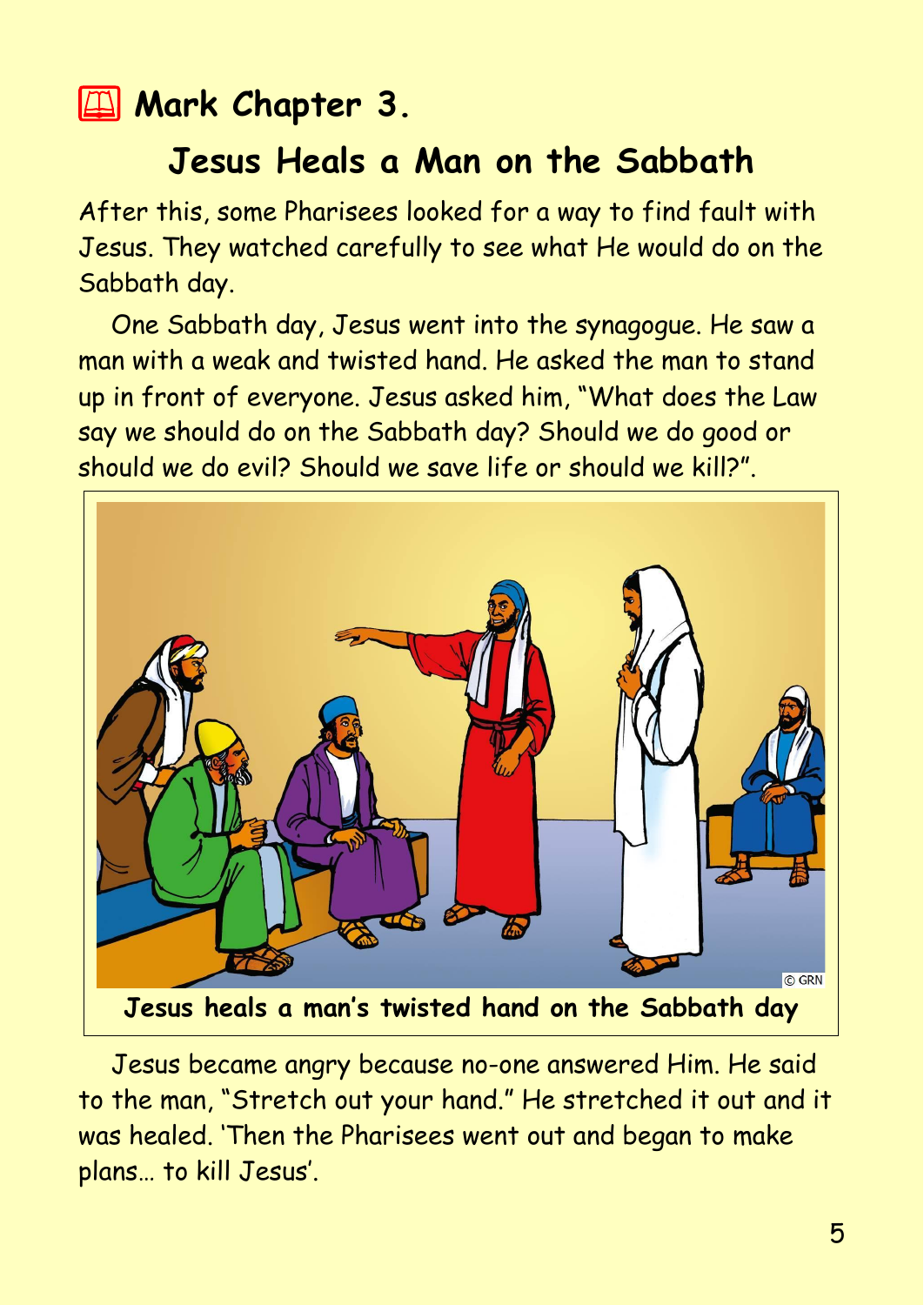Jesus was kind to the man with the weak and twisted hand. He was angry with the religious leaders because they were stubborn and hard-hearted. He knew that it was right to do good things on the Sabbath day. It is God's seventh day of rest.

#### **Jesus Teaches the Twelve Disciples**

Jesus went to the Sea of Galilee with His followers. Great numbers of people came from near and far away to hear Him. The people were pushing and crushing Jesus, so He stood in a boat on the lake and taught them. Voices can be heard a long way across water.

Jesus healed many people in this region. He stopped the evil spirits from shouting out that He was the Son of God. He did not want the unclean spirits to speak about Him. Satan will try to do anything to stop the witness of Jesus. Jesus came to honour and obey God His Father. He came to save and to serve others.

Later, Jesus went to the hills. He chose twelve of His followers and called then His disciples:

- to be with Him at all times;
- to teach them about the Kingdom of God;
- to send them out to teach and to preach;
- to give them power to heal and authority to drive out demons.

The twelve disciples included Judas who later betrayed Jesus.

For three years, Jesus taught the disciples to be messengers of God. He encouraged them to tell the Good News from God that salvation is through the Lord Jesus Christ. He taught them that it was the plan of God to sacrifice His Son to save sinners.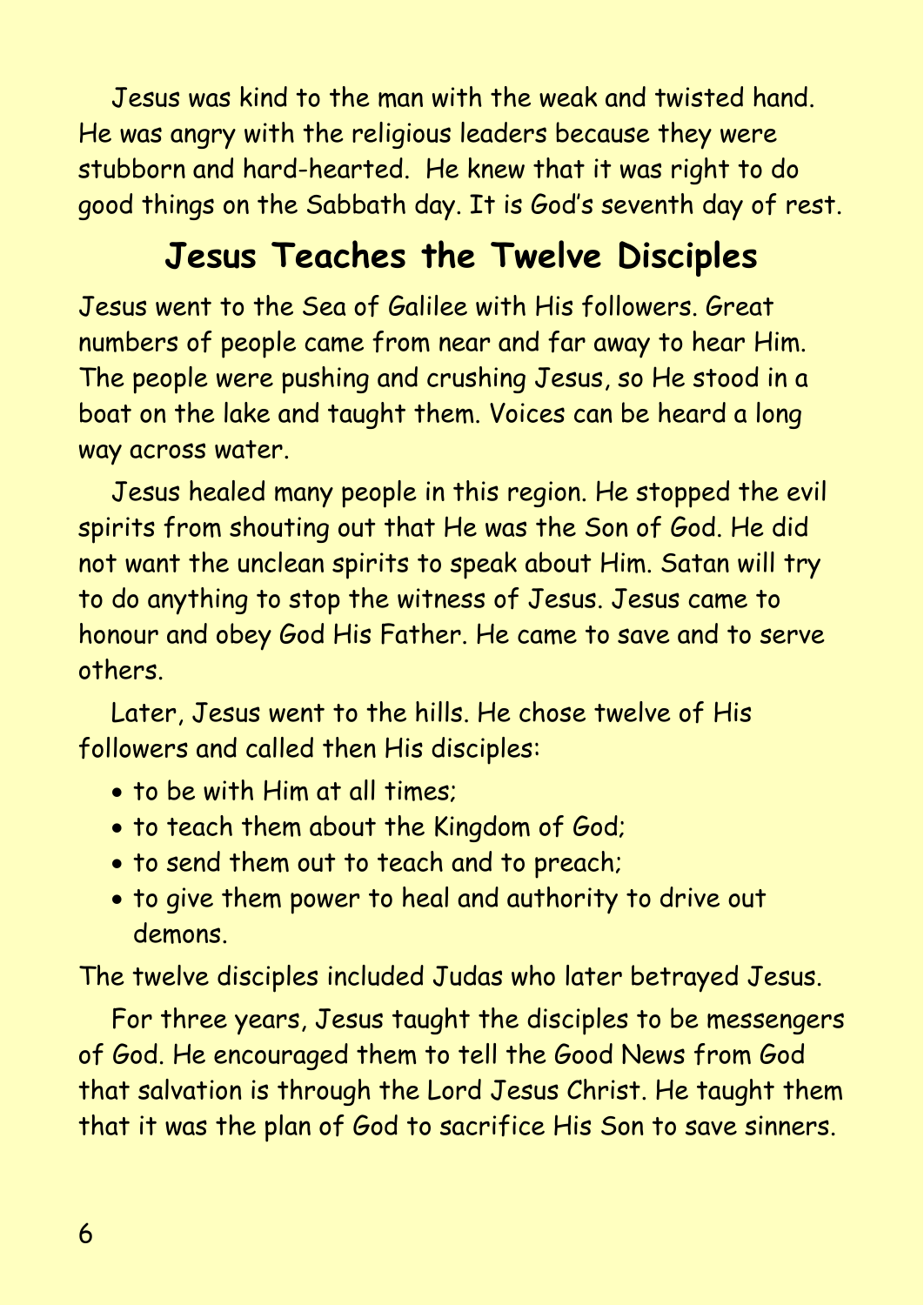### **The Power of God over Satan**

Again, large crowds gathered to listen to Jesus. The Pharisees said, "He is driving out demons by the power of the prince of demons".

Jesus asked them, "How can Satan drive out Satan?" This did not make

- "If a kingdom fights against itself, it cannot stand."
- "If a family fights against itself, it cannot stand."
- "If Satan fights against himself … he cannot stand."

Jesus also said that if you rob a house, you must first tie up the strong man who owns the house.

Satan is strong, but Jesus is stronger than Satan. Jesus came to bind the strong man and to free his prisoners. Jesus drives out demons. He also came to people bound by sin and by religious traditions, to set them free.

"Evil words against God will be forgiven. But anyone who speaks evil things against the Holy Spirit will never be forgiven." He said this because the teachers of the Law said that He had an evil spirit. Jesus was filled with the Holy Spirit.

## **Jesus and his Mother and Brothers**

It may surprise you to read that on one occasion Jesus did not want to see His mother and brothers. He knew that they wanted to take Him away. They were worried about the things people were saying about Him. Some people thought that Jesus was mad.

Jesus did not want to argue with His family. So He chose not to see them. In this way, they would not delay the plan of God. He wanted to stay with the people who needed Him. The crowds